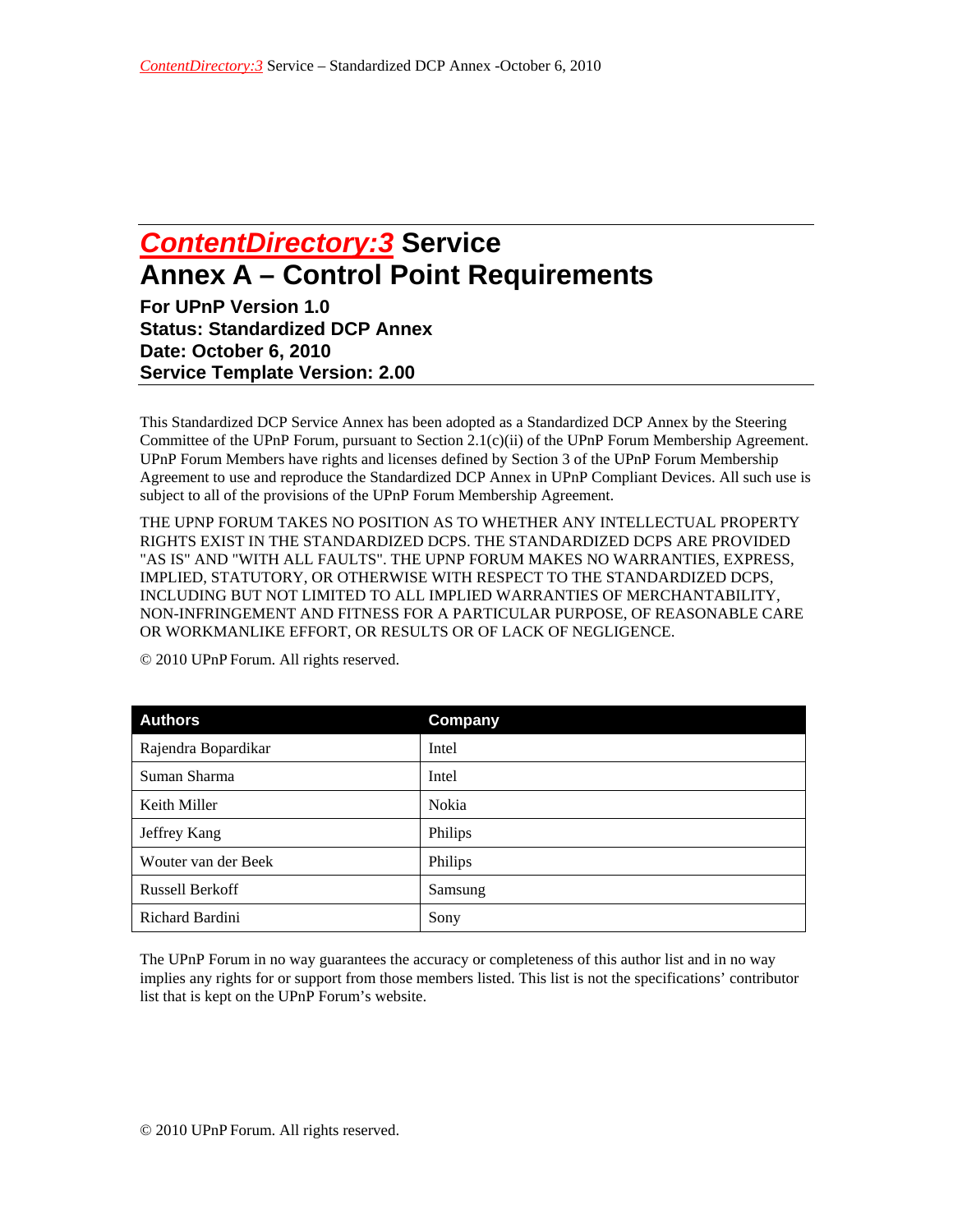## **Contents**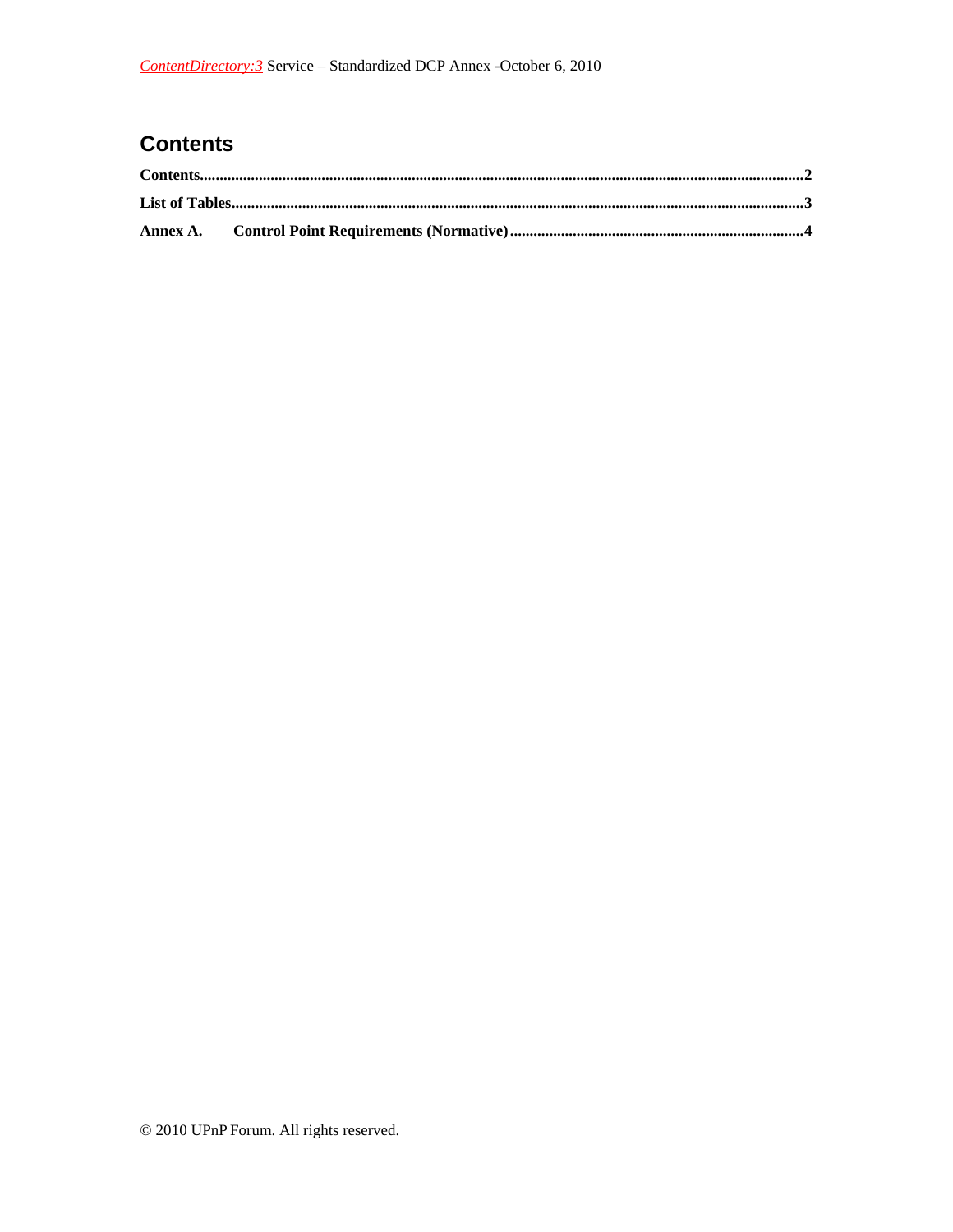## **List of Tables**

Table A-1: Actions for ContentDirectory:3 Service ............................................................................. 4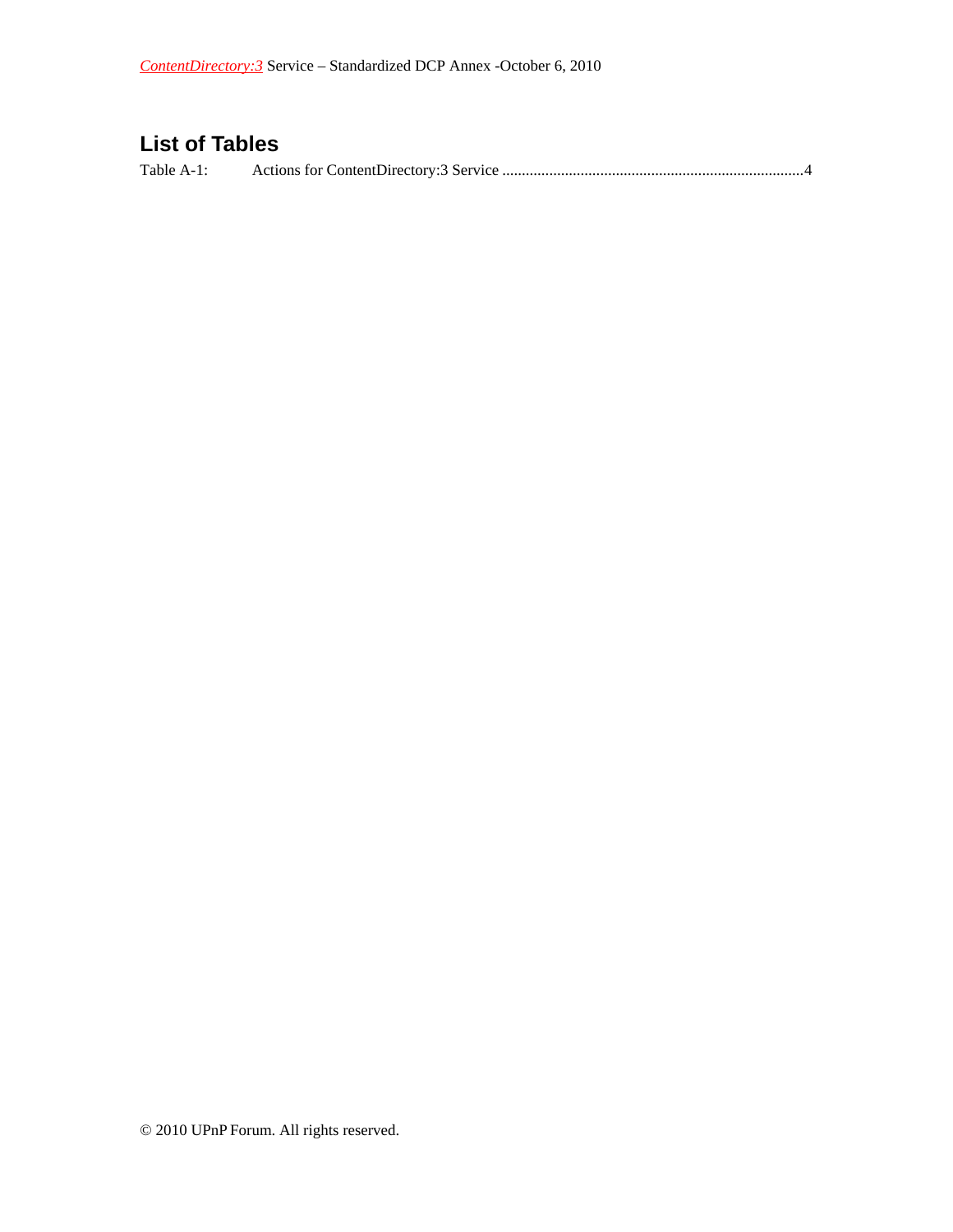## **Annex A. Control Point Requirements (Normative)**

This Annex lists the actions that a Control Point implementation that seeks certification as a UPnP Certified *ContentDirectory:3* Control Point must be capable of invoking.

The following table amends Table 2-8 Actions to add Control Point requirements, and hence supersedes Table 2-8 Actions.

| <b>Name</b>                                                 | R/O <sup>1</sup>    | <b>Control</b><br>Point R/O <sup>2</sup> |
|-------------------------------------------------------------|---------------------|------------------------------------------|
| GetSearchCapabilities()                                     | $\underline{R}$     | $\overline{\Omega}$                      |
| GetSortCapabilities()                                       | $\overline{R}$      | $\overline{O}$                           |
| GetSortExtensionCapabilities()                              | $\boldsymbol{O}^3$  | $\overline{\Omega}$                      |
| GetFeatureList()                                            | $\overline{R}$      | $\overline{O}$                           |
| GetSystemUpdateID()                                         | $\underline{R}$     | $\overline{\Omega}$                      |
| GetServiceResetToken()                                      | $\underline{R}$     | $\boldsymbol{o}$                         |
| <b>Browse()</b>                                             | $\overline{R}$      | $\overline{R}$                           |
| Search()                                                    | $\overline{\Omega}$ | $\boldsymbol{o}$                         |
| CreateObject()                                              | $\Omega$            | $\Omega$                                 |
| DestroyObject()                                             | $\boldsymbol{O}$    | $\boldsymbol{O}$                         |
| UpdateObject()                                              | $\overline{\Omega}$ | $\overline{\Omega}$                      |
| MoveObject()                                                | $\bm{O}$            | $\bm{O}$                                 |
| <b>ImportResource()</b>                                     | $\boldsymbol{O}$    | $\boldsymbol{O}$                         |
| ExportResource()                                            | $\overline{\Omega}$ | $\overline{\Omega}$                      |
| DeleteResource()                                            | $\overline{O}$      | $\Omega$                                 |
| StopTransferResource()                                      | $\boldsymbol{o}$    | $\overline{\Omega}$                      |
| GetTransferProgress()                                       | $\boldsymbol{O}$    | $\boldsymbol{o}$                         |
| CreateReference()                                           | $\bm{O}$            | $\boldsymbol{o}$                         |
| <b>FreeFormQuery()</b>                                      | $\overline{O}$      | $\overline{O}$                           |
| GetFreeFormQueryCapabilities()                              | $\bm{O}$            | $\boldsymbol{O}$                         |
| Non-standard actions implemented by an UPnP vendor go here. | $\overline{X}$      | $\overline{X}$                           |

**Table A-1: Actions for ContentDirectory:3 Service** 

 $\overline{a}$ 

<sup>&</sup>lt;sup>1</sup> For a device this column indicates whether the action MUST be implemented or not, where  $R =$ REQUIRED, *O* = OPTIONAL, *CR* = CONDITIONALLY REQUIRED, *CO* = CONDITIONALLY OPTIONAL,  $\overline{X}$  = Non-standard, add  $\overline{\text{-}D}$  when deprecated (e.g.,  $\overline{R}$ - $\overline{\text{D}}$ ,  $\overline{O}$ - $\overline{\text{D}}$ ).